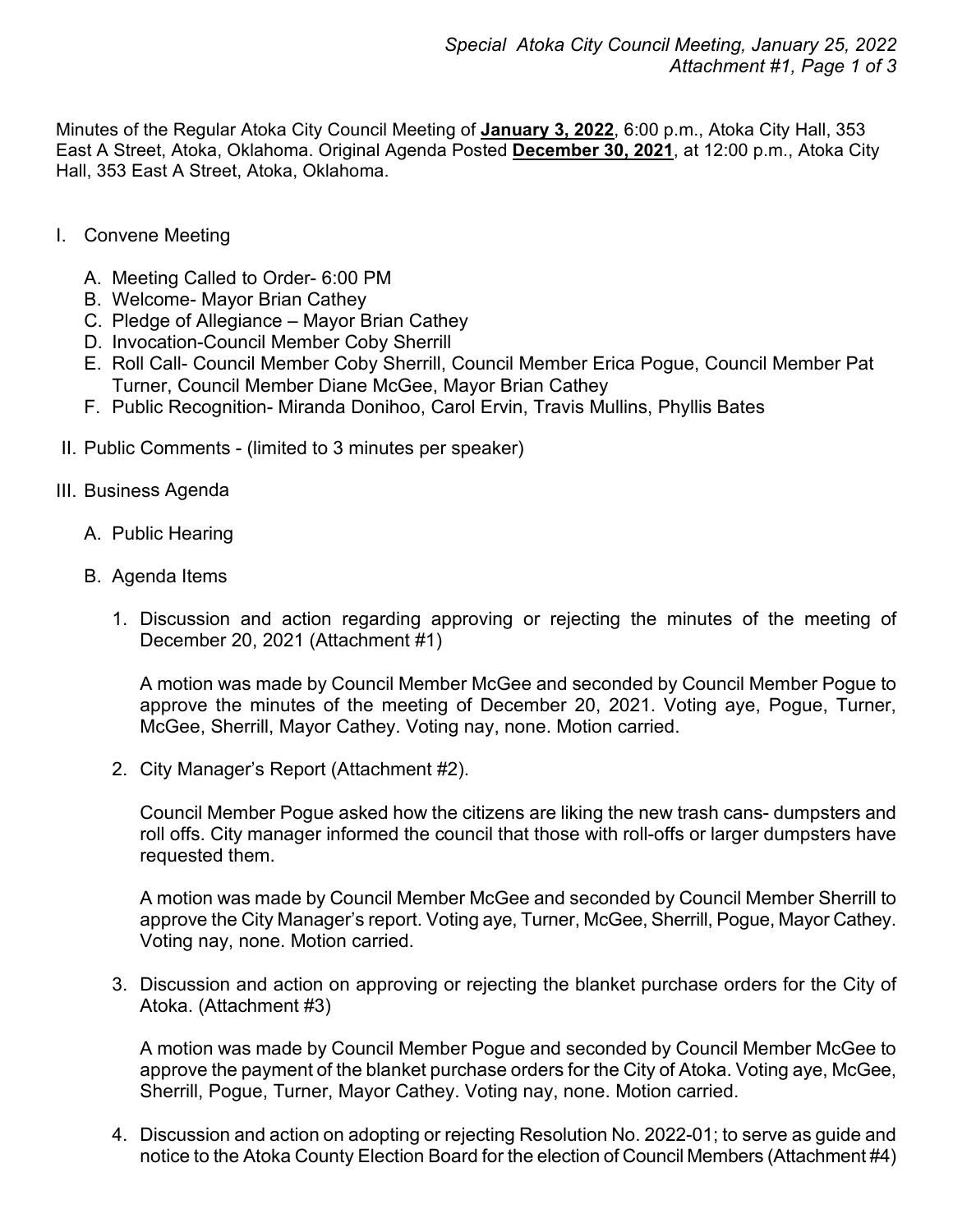The council discussed the upcoming election and how quickly time has passed by since the last election.

A motion was made by Council Member McGee and seconded by Council Member Pogue to adopt Resolution No. 2022-01; to serve as a guide and notice to the Atoka County Election Board for the election of Council Members. Voting aye, Sherrill, Pogue, Turner, McGee, Mayor Cathey. Voting nay, none. Motion carried.

5. Discussion, consideration and possible vote regarding the finding from the Administrative Hearing for the property located at 503 West Liberty Road. (Attachment #5)

Code Enforcement Officer, Phyllis Bates, addressed the council regarding the referenced property. The fence is nearly complete and looks good, however, the structure has not had any repairs. Ms. Bates provided photos to the council.

City attorney added that with the trailer not in the property owners name, the best route would be to go through the condemnation process rather than the owner removing the structure. The city will provide the property owner an invoice for the removal of structure.

A motion was made by Council Member McGee and seconded by Mayor Cathey to adopt the findings of the administrative hearing, less the removal of the fence as it has been repaired. Voting aye, Pogue, Turner, McGee, Sherrill, Mayor Cathey. Voting nay, none. Motion carried.

6. Discussion, consideration and/or action on declaring 2011 Reitnouer Trailer surplus and authorizing the City Manager to sell it pursuant to the provisions of Section 7-206 of the City Code and subject to a minimum bid of \$16,000. – City Manager

Council Member Pogue questioned why the trailer would not be able to go through auction and City Attorney addressed this question by stating that per the City of Atoka Code, an item valuing more than \$500 must be published and accept sealed bids.

A motion as made by Council Member Pogue and seconded by Council Member McGee to approve the sell of the 2011 Reitnoeur Trailer by accepting sealed bids with a minimum bid of \$16,000. Voting aye, Turner, McGee, Sherrill, Pogue, Mayor Cathey. Voting nay, none. Motion carried.

- C. Public Requested Agenda Items
- IV**.** Consent Agenda Items None.
- V. Executive Session

An Executive Session as authorized by Title 25 O.S. Section 307 (B) (4), for confidential communication between the Council and its attorney concerning pending litigation filed in the District Court of Atoka County by Gerald Hughes as Case No. CV-21-72.

A motion was made by Council Member McGee and seconded by Council Member Pogue to